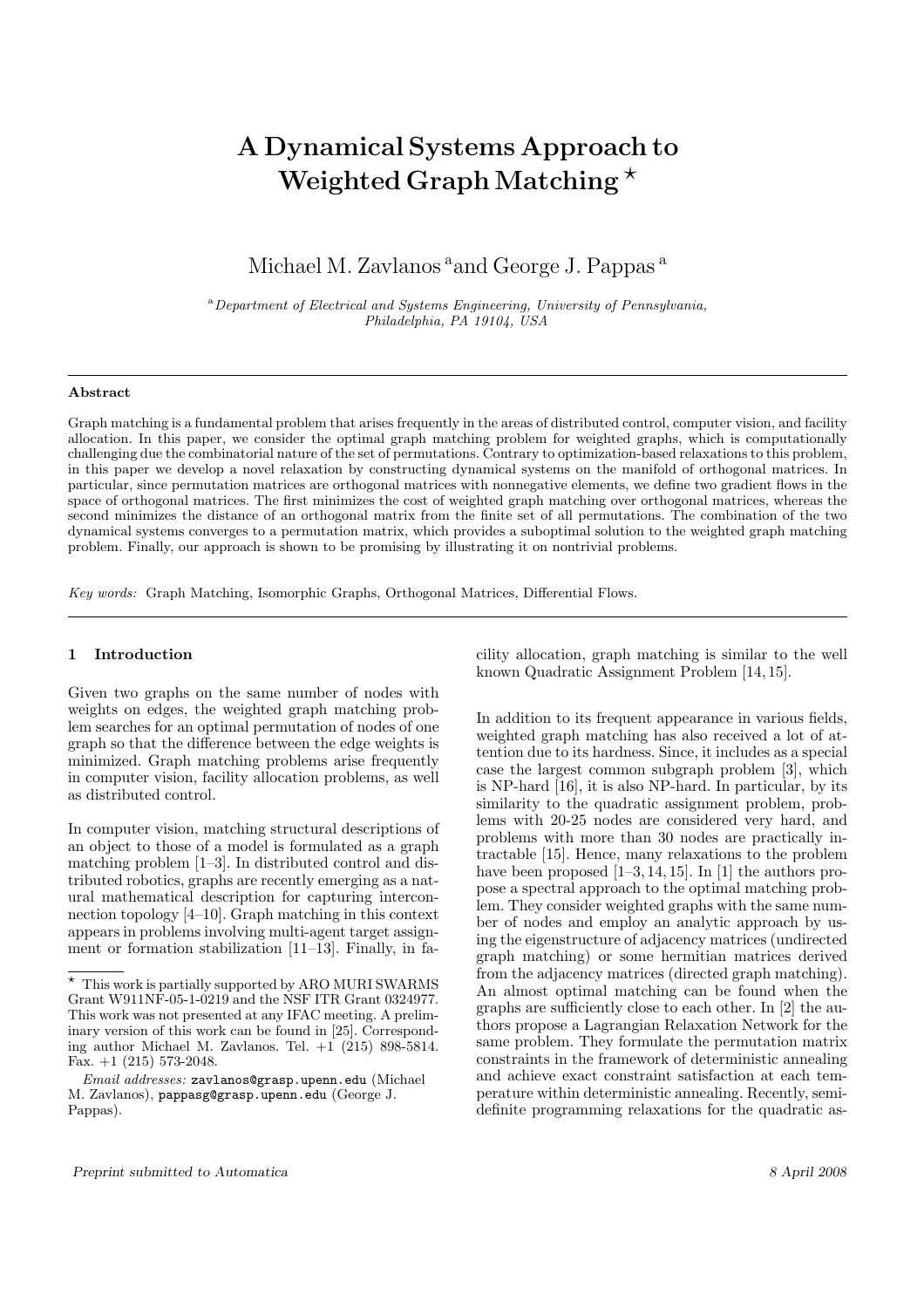signment problem have also been proposed [14,15]. Such approaches typically aim at generating bounds that can be used in exact algorithms, such as branch and bound.

Since permutation matrices live in the intersection of the non-convex space of orthogonal matrices and the space of elementwise non-negative matrices, relaxing the nonconvex orthogonality constraint consists a natural approximation to the problem. This relaxation is employed by most of the above optimization-based approaches. In this paper, we take the opposite approach, and relax the non-negativity constraint by defining dynamical systems that are, by construction, guaranteed to evolve on the manifold of orthogonal matrices. In particular, we construct two gradient flows, one that minimizes the cost of weighted graph matching over orthogonal matrices, and a second that minimizes the distance of an orthogonal matrix from the set of permutations. The combination of the two dynamical systems converges to a permutation matrix, which provides a suboptimal solution to the weighted graph matching problem. In the spirit of analog solutions to combinatorial problems, our approach is inspired by the so-called isospectral double-bracket dynamical system that sorts lists and solves various combinatorial problems [17,18] (see also [19–21]). We illustrate our approach in examples involving more than 50 nodes, which are considered practically intractable, and also challenging for semi-definite relaxations using standardized optimization packages. This shows that our method is very promising. We also argue that, for applications where mobility is critical, such as distributed robotics, our approach is also more natural.

The paper is organized as follows. In Section 2, we develop the graph theoretic framework for our problem and illustrate the relaxation that motivates our dynamical systems approach. In Section 3, we derive in detail the two gradient flows, characterize their equilibrium points and discuss how to combine them in order to get a solution to the graph matching problem. Finally, Section 4 illustrates our approach in large matching problems, and discusses initialization issues for our method.

## 2 Graph Matching

#### 2.1 Problem Formulation

Let  $\mathcal{G} = (\mathcal{V}, \mathcal{E})$  be a weighted undirected graph with vertices  $V = \{v_1, \ldots, v_n\}$  and edges in the set  $\mathcal{E}$ . We define the weighted adjacency matrix of the graph  $\mathcal G$  to be the matrix  $A = (a_{ij})$ , such that  $a_{ij} > 0$  if  $(v_i, v_j) \in \mathcal{E}$ and  $a_{ij} = 0$  otherwise. Since we do not allow self-loops, we define  $a_{ii} = 0$  for all  $i \in \{1, 2, \ldots, n\}$ . Moreover, since  $G$  is an undirected graph,  $\overline{A}$  is a symmetric matrix.

Consider, now, two weighted undirected graphs  $\mathcal{G}_1$  =  $(\mathcal{V}_1, \mathcal{E}_1)$  and  $\mathcal{G}_2 = (\mathcal{V}_2, \mathcal{E}_2)$ , as before, with  $|\mathcal{V}_1| = |\mathcal{V}_2|$ 



Fig. 1. Problem Formulation

 $n$  and let  $A_1 =$ ¡  $a_{ij}^{(1)}$  and  $A_2 =$ ¡  $a_{ij}^{(2)}$ ) be their corresponding weighted adjacency matrices. Consider, further, the set  $S_n$  of all permutations of the positive integers  $\{1, 2, \ldots, n\}$ . Then, the graph matching problem consists of finding a permutation  $\pi^* \in S_n$  such that

$$
\pi^* = \arg\min_{\pi} \sum_{i,j} (a^{(1)}_{\pi(i)\pi(j)} - a^{(2)}_{ij})^2.
$$

We define a permutation matrix  $P$  as follows.

Definition 1 (Permutation Matrix) An  $n \times n$  matrix  $P = (p_{ij})$  is a permutation matrix if  $p_{ij} \in \{0, 1\}$  and

1.  $\sum_{i=1}^{n} p_{ij} = 1$  for all  $j = 1, ..., n$ .<br>2.  $\sum_{j=1}^{n} p_{ij} = 1$  for all  $i = 1, ..., n$ .

Let  $\mathcal{P}_n$  denote the set of all permutation matrices of size  $n \times n$ . Since the sets  $S_n$  and  $\mathcal{P}_n$  are into one-toone correspondence, the graph matching problem can be reformulated as (Figure 1)

$$
\min ||A_1 - P^T A_2 P||_F^2,
$$
  
s.t.  $P \in \mathcal{P}_n$  (1)

where  $\|\cdot\|_F$  denotes the Frobenius norm defined as,  $\|X\|_F =$  $(\text{tr}(XX^T))^{1/2}$ , for  $X \in \mathbb{R}^{n \times n}$ . A class of graphs that often appear in the context of graph matching are the so called isomorphic graphs. More formally, let  $v_i \sim v_j$  denote adjacent vertices in a graph  $\mathcal{G}$ , namely vertices such that the edge  $(v_i, v_j)$  belongs to the edge set of  $\mathcal G$ . Then, we have the following definition.

**Definition 2 (Isomorphic Graphs)** Two graphs  $\mathcal{G}_1$ and  $\mathcal{G}_2$  are isomorphic if there exists a bijection  $\varphi$  from  $\mathcal{V}_1$ to  $V_2$  such that  $v_i \sim v_j$  in  $\mathcal{G}_1$  if and only if  $\varphi(v_i) \sim \varphi(v_j)$ in  $\mathcal{G}_2$ .

Clearly, all isomorphic graphs have the same structure, since one results from another by a simple relabelling of vertices. The following lemma will help us connect the notion of isomorphic graphs to that of a permutation matrix.

**Lemma 3 ( [22])** Let  $\mathcal{G}_1, \mathcal{G}_2$  be graphs on the same vertex set. Then, they are isomorphic if and only if there is a permutation matrix P such that  $A_2 = P^T A_1 P$ , where  $A_i$  denotes the adjacency matrix of the graph  $G_i$ .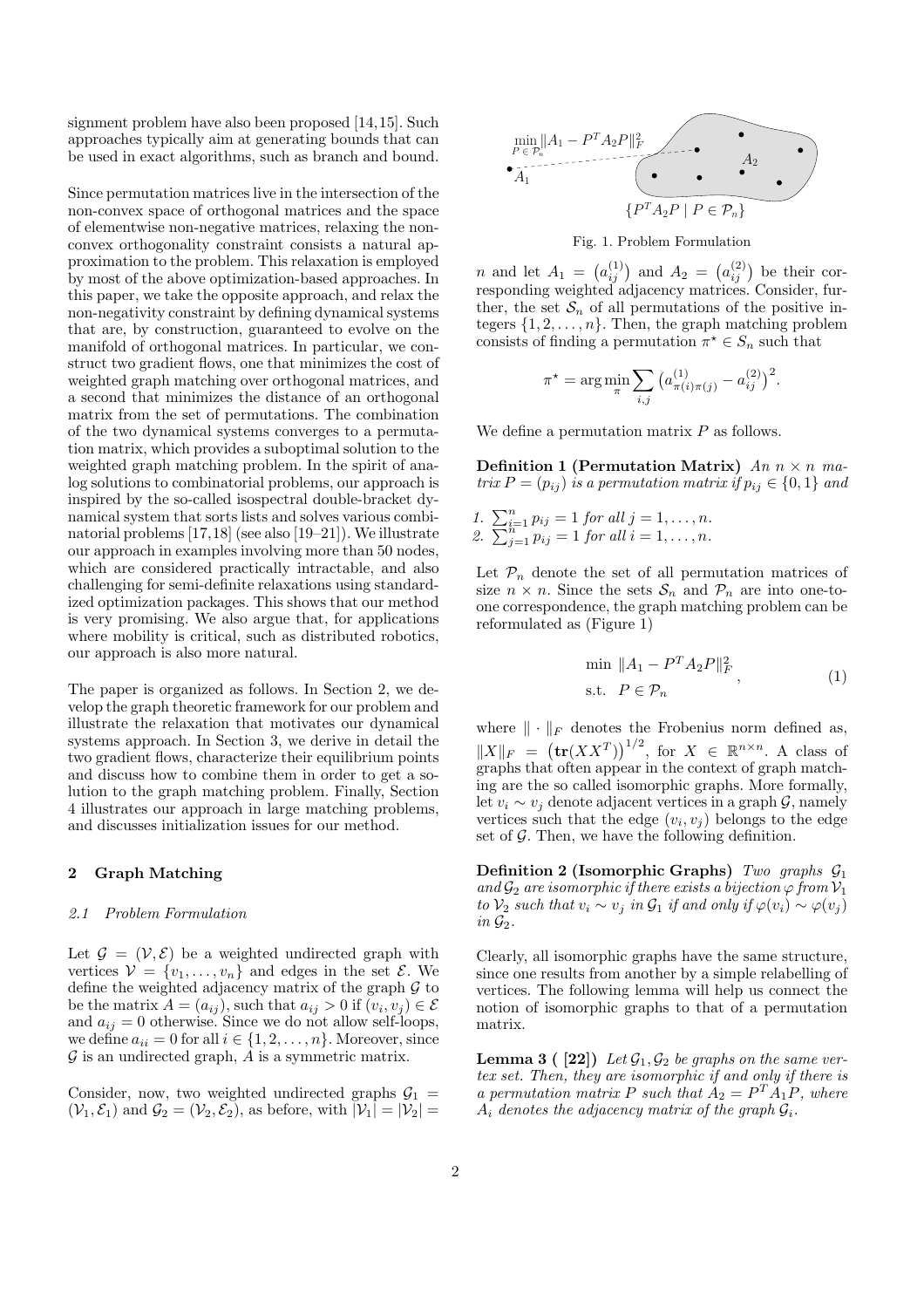Note that the existence of a permutation matrix  $P$  in Lemma 3, does not necessarily imply that it is also the unique orthogonal matrix satisfying the condition  $A_2 =$  $P^{T}\overline{A}_{1}P$ . To see this, suppose that  $\overline{\mathcal{G}}_{1}$  and  $\mathcal{G}_{2}$  are isomorphic. Let  $\lambda_1 > \lambda_2 > \cdots > \lambda_n$  be the eigenvalues of  $A_1$ and  $A_2$  (since  $A_2 = P^T A_1 P$  is a similarity transformation,  $A_1$  and  $A_2$  have the same eigenvalues) and  $A_1 =$  $U\Lambda U^T$  and  $A_2 = V\Lambda V^T$  be their corresponding eigendecompositions, with  $U$  and  $V$  orthogonal matrices. Then,  $A_2 = P^T A_1 P$  implies that  $V \Lambda V^T = P^T U \Lambda U^T P$  and hence,  $V = P<sup>T</sup>U\overline{S}$  or equivalently  $P = USV<sup>T</sup>$ , where  $S = diag(\pm 1, \ldots, \pm 1)$ . Clearly, P is orthogonal, but not necessarily a permutation matrix.

#### 2.2 Problem Reformulation

In the spirit of subsection 2.1, given any two, in general, not isomorphic graphs, our goal is to find a permutation matrix that minimizes the objective function in (1). The following result provides a lower bound on the value that  $||A_1 - P^T A_2 P||_F^2$  can attain.

**Theorem 4 (1)** Let  $A_1$  and  $A_2$  be  $n \times n$  symmetric matrices with eigenvalues  $\lambda_1 \geq \lambda_2 \geq \cdots \geq \lambda_n$  and  $\mu_1 \geq \mu_2 \geq \cdots \geq \mu_n$  respectively. Then,  $||A_1 - A_2||_F^2 \geq \sum_{i=1}^n (\lambda_i - \mu_i)^2$ 

Since  $A_2$  and  $P^T A_2 P$  have the same eigenvalues for any orthogonal matrix P, Theorem 4 implies that,  $||A_1$ orthogonal matrix P, Theorem 4 implies that,  $||A_1 - P^T A_2 P||_F^2 \ge \sum_{i=1}^n (\lambda_i - \mu_i)^2$ . This general form of the weighted graph matching problem does not have an analytic solution. Relaxations critically rely on the structure of permutation matrices being on the intersection of orthogonal matrices and elementwise non-negative matrices [23]. The following lemma provides this equivalent representation of the set of permutation matrices, and gives rise to the relaxation that we will adopt in our analysis.

**Lemma 5** Let  $\mathcal{O}_n$  denote the set of  $n \times n$  orthogonal matrices and  $\mathcal{N}_n$  denote the set of  $n \times n$  elementwise non-negative matrices. Then,  $P_n = O_n \cap \mathcal{N}_n$ , where  $P_n$ is the set of  $n \times n$  permutation matrices.

*Proof:* Let  $P = (p_{ij})$  be such that  $P \in \mathcal{P}_n$ . Then, clearly P is orthogonal and its elements are non-negative. Hence,  $P \in \mathcal{O}_n \cap \mathcal{N}_n$  which implies that  $\mathcal{P}_n \subseteq \mathcal{O}_n \cap \mathcal{N}_n$ . Now, let  $P \in \mathcal{O}_n \cap \mathcal{N}_n$ . Since P is orthogonal  $(PP^T = I)$ , for all  $i \neq j$  we have  $\sum_{k=1}^n p_{ik}p_{jk} = 0$ . Moreover, since P is elementwise non-negative, we have that  $p_{ik}p_{jk} = 0$ for all  $i < j$ . Let m be the first index such that  $p_{mk} > 0$ .<br>Then,  $p_{jk} = 0$  for all  $j > m$ . Since  $\sum_{i=1}^{n} p_{ik}^2 = 1$  we conclude that  $p_{mk} = 1$  and  $p_{jk} = 0$  for all  $j \neq m$ . Repeating the same procedure for all the columns of  $P(k = 1, \ldots, n)$  we get that every column of P has exactly one entry equal to 1 and the rest  $n-1$  entries equal to 0. Since, the rows of  $P$  also form vectors of unit

magnitude, P must be a permutation matrix. Hence,  $\mathcal{P}_n \supseteq \mathcal{O}_n \cap \mathcal{N}_n$  which completes the proof.  $\Box$ 

Lemma 5 implies that if we restrict  $P$  to be orthogonal and elementwise non-negative, we get a permutation matrix. Using this result, as well as the fact that  $P$  has to be orthogonal (i.e.,  $P^T P = P P^T = I$ ), we get an equivalent representation for the graph matching problem (1),

$$
\min \|PA_1 - A_2P\|_F^2
$$
  
s.t.  $P \in \mathcal{O}_n \cap \mathcal{N}_n$  (2)

Clearly, the objective function is convex, since  $(PA<sub>1</sub> A_2P$ ) is affine in P and the Frobenious norm  $\|\cdot\|_F^2$  is convex. Moreover, the set  $\mathcal{N}_n$  is also convex. However, the set of orthogonal matrices  $\mathcal{O}_n$  is not convex and so we can not use the already available tools from convex optimization to solve this problem. Various approaches have been proposed in the literature that, most of the times, relax the non-convex constraint that  $P \in \mathcal{O}_n$  and, hence, solve a convex problem to get an approximate solution from which a permutation matrix is finally extracted [15]. In this paper, we follow a different approach. In particular we are interested in the following problem.

Problem 6 Derive a matrix differential equation  $\dot{P}(t) = f_{A_1, A_2}(P(t)),$  with  $P(t) \in \mathcal{O}_n$  for all  $t \geq 0$ , that converges to a limit  $\lim_{t\to\infty} P(t) = P_{\infty}$  such that

1.  $P_{\infty}$  minimizes the objective function. 2.  $P_{\infty} \in \mathcal{O}_n \cap \mathcal{N}_n$ .

It is clear from the above problem formulation that  $P(t)$ does not need to belong to the set  $\mathcal{O}_n \cap \mathcal{N}_n$  for all time. However, the limit  $P_{\infty}$  has to satisfy both conditions of the problem. Such an approach is more flexible and we will show that it also gives good numerical results.

#### 3 Gradient Flows on  $\mathcal{O}_n$

In this section we construct two differential equations that respectively satisfy conditions 1 and 2 of Problem 6, and show how to combine them in order to get the sought behavior. We construct these differential equations by defining a gradient flow on the space of orthogonal matrices for an appropriately chosen cost function  $V: \mathcal{O}_n \to \mathbb{R}$ , as in [17–21]. In particular, we parameterize the neighborhood of the orthogonal matrix P as  $P(\Omega) = P(I + \Omega + \Omega^2/2! + \ldots)$ , where  $\Omega$  is skewsymmetric, i.e.,  $\Omega^T = -\Omega$ . Then, the first order approximation of the cost function  $V$  in a neighborhood of  $P$ becomes

$$
V(P(I+\Omega)) \approx V(P) + \mathbf{tr}(\mathcal{F}_V(P)^T \Omega),
$$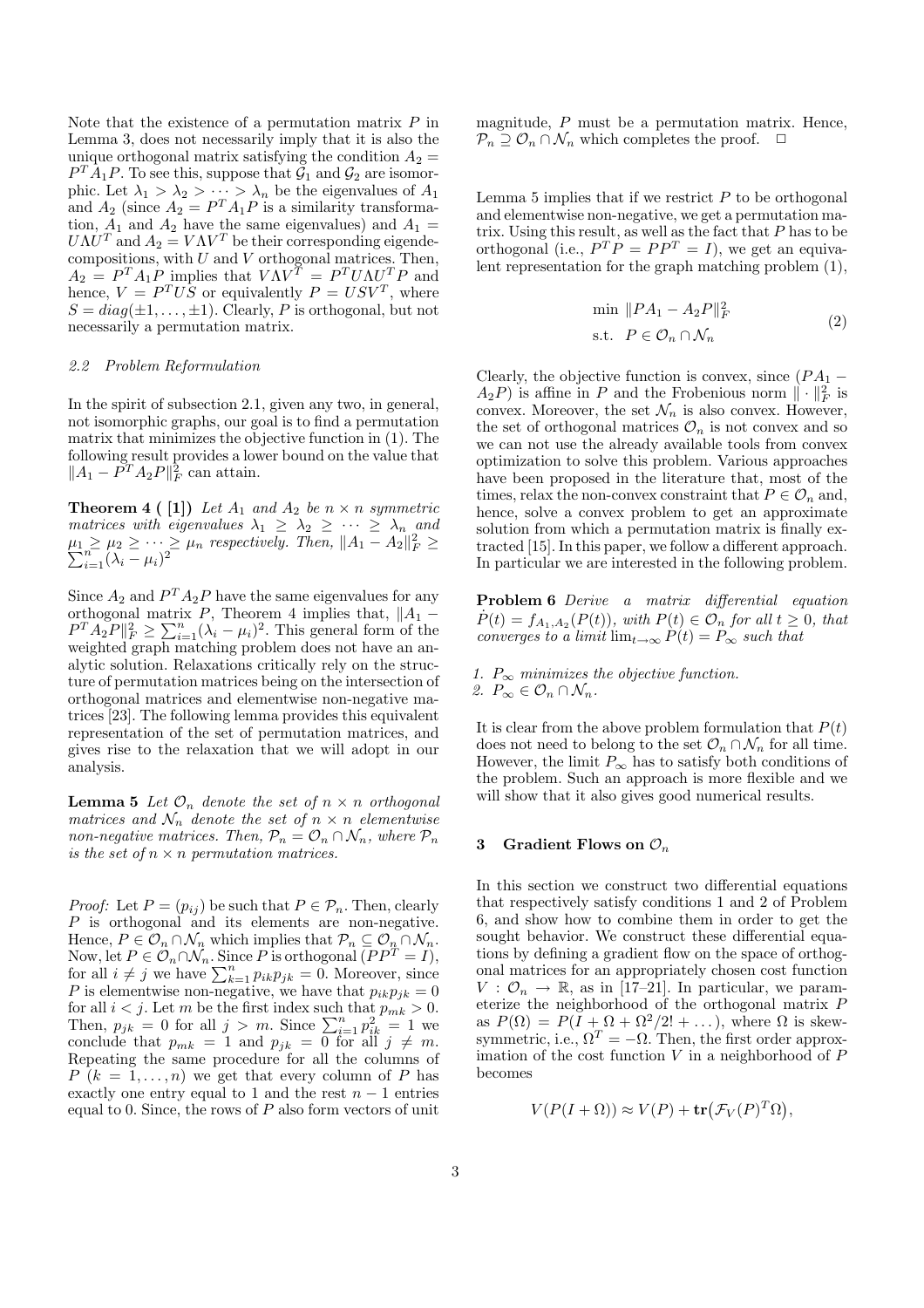where  $\mathcal{F}_V(P)$  is a skew-symmetric matrix function of  $P<sup>1</sup>$  Define, further, the standard metric on  $\mathcal{O}_n$  by the matrix inner product  $\langle A, B \rangle = \text{tr}(A^T B)$  (on the special orthogonal group  $SO(n)$ , this is proportional to the Killing form). Then, the quantity  $\langle \mathcal{F}_V(P)^T, \cdot \rangle$  represents the negative gradient of the function  $\dot{V}$  at  $\dot{P}$ .<sup>2</sup> Using  $P = P\Omega$  we can express the gradient flow as

$$
P^T \dot{P} = \mathcal{F}_V (P)^T.
$$

The following, well known, result guarantees that any  $P(t)$  that satisfies the previous matrix differential equation, will be orthogonal for all  $t \geq 0$ .

**Lemma 7** Let  $\Omega(t)$  be skew-symmetric for all  $t \geq 0$  and define the matrix differential equation  $\dot{P}(t) = P(t)\Omega(t)$ . Then,  $P(t) \in \mathcal{O}_n$  for all  $t \geq 0$  if  $P(0) \in \mathcal{O}_n$ .

*Proof:* We have,  $\frac{d}{dt}(P(t)P(t)^T) = \dot{P}(t)P(t)^T +$  $P(t)\dot{P}(t)^T = P(t)\Omega(t)P(t)^T - P(t)\Omega(t)P(t)^T = 0.$ Hence,  $P(t)P(t)^T = const.$  for all  $t \geq 0$  and since  $P(0)P(0)^{T} = I$  we conclude that  $P(t)P(t)^{T} = I$  for all  $t \geq 0$ , i.e.,  $P(t) \in \mathcal{O}_n$  for all  $t \geq 0$ .  $\Box$ 

In the rest of this section we provide the gradient flow for the objective function and for a cost function we introduce in order to penalize negative entries in the orthogonal matrix  $P$ . Finally, we show that by superimposing these gradient flows we get a solution to the graph matching problem that is as "close" as we want to a permutation matrix.

#### 3.1 Minimizing the Objective Function

Let  $V_1: \mathcal{O}_n \to \mathbb{R}$  be defined by

$$
V_1(P) = \frac{1}{2} ||PA_1 - A_2P||_F^2.
$$
 (3)

The following proposition describes an algorithm that minimizes this function.

Proposition 8 (Adopted from [17]) Assuming the standard metric on the orthogonal group, the gradient flow of the function  $V_1: \mathcal{O}_n \to \mathbb{R}$  is given by,

$$
\dot{P} = P(P^T A_2 P A_1 - A_1 P^T A_2 P). \tag{4}
$$

Proof: Using the first order approximation for the neighborhood of the orthogonal matrix  $P, P(\Omega) \approx P(I + \Omega)$ , where  $\Omega$  is skew-symmetric, we can show that

$$
\frac{1}{2}||P(I + \Omega)A_1 - A_2P(I + \Omega)||_F^2 \approx
$$
  

$$
\approx \frac{1}{2}||PA_1 - A_2P||_F^2 + \text{tr}(P^T A_2PA_1 - A_1P^T A_2P)\Omega,
$$

where we have neglected terms of the order of  $\Omega^2$ . Clearly, the quantity  $\langle (P^T A_2 P A_1 - A_1 P^T A_2 P), \cdot \rangle$ represents the negative gradient of  $V_1$  at  $P$ . Using  $\dot{P} = P\Omega$  we can express the gradient flow as  $P^{\tilde{T}}\dot{P} = P^T A_2 P A_1 - A_1 P^{\tilde{T}} A_2 P$ , which completes the proof.  $\Box$ 

The following result guarantees that the gradient flow defined in equation (4) locally minimizes the cost function  $V_1$ . Moreover, it characterizes the critical points of this gradient flow.

Theorem 9 (Adopted from [17]) For any  $P(0) \in$  $\mathcal{O}_n$ , consider the gradient flow (4). Then,  $\lim_{t\to\infty} P(t) =$  $P_{\infty}$  exists and is a orthogonal matrix of the form  $P_{\infty} = V \Pi S U^T$  that locally minimizes the value of the objective function  $V_1$ , where U, V orthogonal,  $\Pi$  a permutation matrix and S a square root of the identity matrix, i.e.,  $S = diag(\pm 1, \ldots, \pm 1)$ .

*Proof:* Since  $(P^T A_2 P A_1 - A_1 P^T A_2 P)$  is skew-symmetric for all  $t \geq 0$ ,  $P(t)$  is orthogonal for all  $t \geq 0$ , by Lemma 7. Let  $V_1(P) = \frac{1}{2} ||PA_1 - A_2P||_F^2$  be a Lyapunov function candidate for our problem. Clearly,  $V_1(P) \geq 0$  for all P with equality if and only if  $P$  is a permutation matrix and  $A_1$ ,  $A_2$  are isomorphic. Expanding  $V_1(P)$  we get

$$
V_1(P) = \frac{1}{2} \mathbf{tr}(PA_1 - A_2P)(PA_1 - A_2P)^T
$$
  
=  $\frac{1}{2} \mathbf{tr}(A_1^2 + A_2^2) - \mathbf{tr}(PA_1P^TA_2).$ 

To simplify notation, let  $X_1(P) = P^T A_2 P A_1 A_1 P^T A_2 P$  with  $X_1^T = -X_1$ . Then,  $\dot{P} = PX_1$  and the time derivative of  $V_1(P)$  becomes

$$
\dot{V}_1(P) = -\mathbf{tr}(\dot{P}A_1P^TA_2 + PA_1\dot{P}^TA_2) \n= -\mathbf{tr}(PX_1A_1P^TA_2 - PA_1X_1P^TA_2) \n= -\mathbf{tr}(A_1P^TA_2P - P^TA_2PA_1)X_1 \n= -\mathbf{tr}X_1^TX_1 = -\|X_1\|_F^2.
$$

Hence,  $\dot{V}_1(P)$  is non-increasing, which implies that P asymptotically converges to the set  $\mathcal{C} = \{P \mid \dot{V}_1(P) =$  $0$ } = {P |  $P^{T}A_2PA_1 = A_1P^{T}A_2P$ } of critical points of the flow  $(4)$ .

The Form any matrix  $\mathcal{F}_V(P)$ , note that  $\mathbf{tr}(\mathcal{F}_V(P)^T \Omega) =$ For any matrix  $f'(T)$ , note that  $\mathbf{t}(\mathcal{F}_V(P)^T) = \frac{1}{2}\mathbf{tr}((\mathcal{F}_V(P))^T - \mathcal{F}_V(P))$  is  $\frac{1}{2}$ **c** ((*x*  $V(T) = 3V(T)/32$ ), where  $(V(T) = 3V(T)/38$ <br>skew-symmetric. This follows from the fact that skewsymmetric and symmetric matrices consist an orthogonal decomposition of the set of all matrices.

<sup>&</sup>lt;sup>2</sup> Recall that  $\mathcal{F}_V(P)$  is skew-symmetric.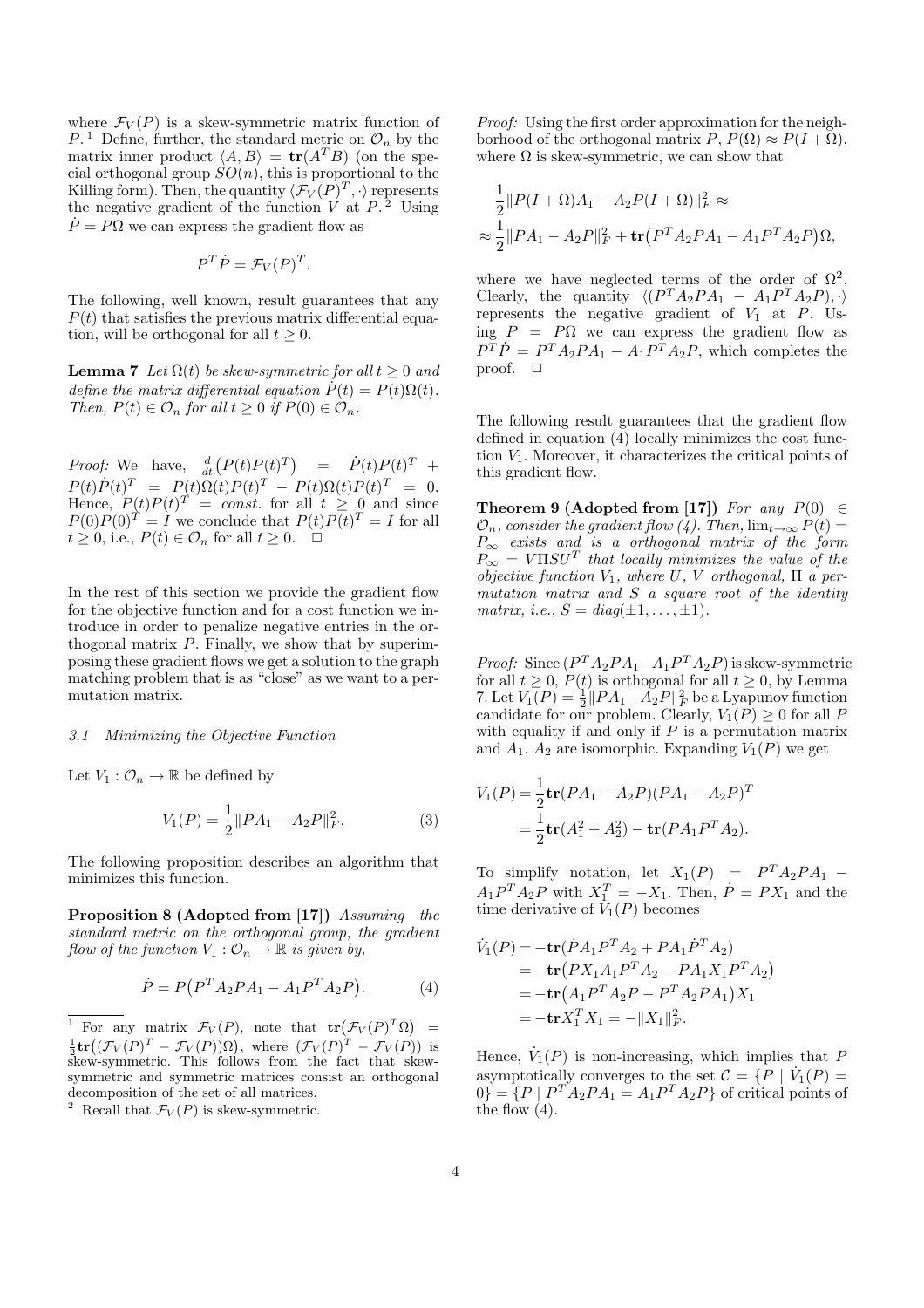Let  $\lambda_1 \geq \lambda_2 \geq \cdots \geq \lambda_n$  and  $\mu_1 \geq \mu_2 \geq \cdots \geq \mu_n$ be the eigenvalues of  $A_1$  and  $A_2$  respectively and let  $A_1 = U\Lambda U^T$  and  $A_2 = VMV^T$  be their corresponding eigendecompositions, with  $U$  and  $V$  orthogonal matrices and  $\Lambda = \text{diag}(\lambda_i)$  and  $M = \text{diag}(\mu_i)$ . We have

$$
\begin{aligned} P^T A_2 P A_1 &= A_1 P^T A_2 P \\ P^T V M V^T P U \Lambda U^T &= U \Lambda U^T P^T V M V^T P \\ M V^T P U \Lambda U^T P^T V &= V^T P U \Lambda U^T P^T V M \\ M \Theta &= \Theta M, \end{aligned}
$$

where  $\Theta = V^T P U \Lambda U^T P^T V$ . Since the  $(i, j)$ -th element of  $M\Theta = \Theta M$  is  $(\mu_i - \mu_j)\theta_{ij}$  we see that  $M\Theta = \Theta M$ vanishes only when  $\Theta$  is diagonal. Since  $V^T P U$  is orthogonal,  $\Lambda$  and  $\Theta$  have the same eigenvalues and since they are both diagonal matrices, Θ should result from some permutation on the matrix  $\Lambda$ . In other words,  $V^T P U$ has to be a matrix of the form  $V^T P U = \Pi S$ , where  $\Pi$  is a permutation matrix and S is a square root of the identity matrix, i.e.,  $S = diag(\pm 1, ..., \pm 1)$ . Hence,  $P = V \Pi S \dot{U}^T$ , which further implies that the set of critical points  $C$  of equation  $(4)$  is a finite set consisting of  $2^n n!$  elements. Hence, the limit  $P_{\infty}$  exists.  $\Box$ 

#### 3.2 Converging to a Permutation matrix

By Lemma 5, we can guarantee that  $P$  will converge to a permutation matrix, as long as it flows in the space of orthogonal matrices, and in the limit, it is elementwise non-negative. Hence, we need to define a cost function that penalizes negative entries in P. Inspired by the well-known  $Big M$  method [26], where multiplication of certain variables in the cost function by large weights forces them to become either negative or positive in the final optimal solution, let  $V_2 : \tilde{\mathcal{O}_n} \to \mathbb{R}$  be defined by

$$
V_2(P) = \frac{2}{3} \text{tr} P^T (P - (P \circ P)), \tag{5}
$$

where  $A \circ B$  denotes the Hadamard or elementwise product of the matrices  $A = (a_{ij})$  and  $B = (b_{ij})$ , i.e.,  $A \circ B =$  $(a_{ij}b_{ij})$ . Since  $P \in \mathcal{O}_n$  we have  $P^T P = P P^T = I$  and so,  $V_2(P) = \frac{2n}{3} - \frac{2}{3}$  $\sum_{i,j=1}^{n} p_{ij}^{3}$ . Due to multiplication of the entries  $p_{ij}$  of P in  $V_2(P)$  by positive weights  $p_{ij}^2 > 0$ , minimizing  $V_2(P)$  forces them to be as "positive" as possible, according to the  $Big M$  concept. In particular, we show that the gradient flow on the cost function defined in (5) indeed converges to a permutation matrix. The following proposition describes the gradient flow of  $V_2(P)$ .

Proposition 10 Assuming the standard metric on the orthogonal group, the gradient flow of the function  $V_2$ :  $\mathcal{O}_n \to \mathbb{R}$  is given by

$$
\dot{P} = P(P^T(P \circ P) - (P \circ P)^T P). \tag{6}
$$

*Proof:* Observe that,  $\mathbf{tr} P^T (P \circ P) = \frac{1}{2}$ ¡ ve that,  $\mathbf{tr} P^T (P \circ P) = \frac{1}{2} (\mathbf{tr} (P \circ P)^T P +$  $tr P^{T}(P \circ P)$ . Hence,

$$
V_2(P) = \frac{2n}{3} - \frac{1}{3} \left( \underbrace{\mathbf{tr}(P \circ P)^T P}_{X_1(P)} + \underbrace{\mathbf{tr} P^T (P \circ P)}_{X_2(P)} \right). \tag{7}
$$

Using the first order approximation for the neighborhood of the orthogonal matrix  $P, P(\Omega) \approx P(I + \Omega)$ , where  $\Omega$  is skew-symmetric, we get

$$
X_1(P(I+\Omega)) \approx \mathbf{tr}(P \circ P)^T P + \mathbf{tr}((P \circ P)^T P - 2P^T (P \circ P)) \Omega, \quad (8)
$$

where we have neglected terms of the order of  $\Omega^2$ and have made use of the identity  $tr(P^T \circ \Omega P^T)P =$  $i_k p_{ki}(\sum_j \omega_{ij} p_{kj}) p_{ki} = \sum_{k,i} p_{ki}^2(\sum_j \omega_{ij} p_{kj}) =$  $tr(P \circ P) \Omega P^{T}$ . Similarly,

$$
X_2(P(I+\Omega)) \approx \mathbf{tr} P^T (P \circ P) + \mathbf{tr} (2(P \circ P)^T P - P^T (P \circ P)) \Omega, \quad (9)
$$

where again we have neglected terms of the order of  $Ω<sup>2</sup>$  and have made use of the identity  $\mathbf{tr}P<sup>T</sup>(P \circ PΩ)$  = and have made use of the identity  $\mathbf{tr} P^T (P \circ P \mathbf{Y}) =$ <br>  $i,k p_{ki} p_{ki} (\sum_j p_{kj} \omega_{ji}) = \sum_{i,k} p_{ki}^2 (\sum_j p_{kj} \omega_{ji}) =$  $tr(P \circ P)^T P \Omega$ . Substituting equations (8) and (9) in  $(7)$  we get

$$
V_2(P(I+\Omega)) \approx V_2(P) + \mathbf{tr}(P^T(P \circ P) - (P \circ P)^T P)\Omega.
$$

As before, we conclude that the quantity  $\langle (P^T (P \circ P) (P \circ P)^T P$ ,  $\cdot$  represents the negative gradient of  $V_2$  at P. Using  $\dot{P} = P\Omega$  we can express the gradient flow as  $P^T \dot{P} = P^T (P \circ P) - (P \circ P)^T P$ , which completes the proof.  $\Box$ 

In the rest of this section we show that the gradient flow defined in (6) decreases the value of the cost function  $V_2(P)$  and in the limit, forces the entries of P to become non-negative. In particular, the following three results establish that  $V_2(P)$  is a Lyapunov function for the system (6) and characterize its critical points.

**Lemma 11** Let  $V_2(P) = \frac{2}{3} \mathbf{tr} P^T$  $P - (P \circ P)$ ¢ . Then,  $V_2(P) \geq 0$  for all  $P \in \mathcal{O}_n$  with equality if and only if P is a permutation matrix.

Proof: Since, the rows and columns of P form vectors of unit magnitude,  $|p_{ij}| \leq 1$  for all  $i, j$ . Hence,  $|p_{ij}^3| \leq p_{ij}^2$ for all  $i, j$  with equality if and only if  $p_{ij}$  equals 0 or for an *i*, *j* with equality if and only if  $p_{ij}$  equals 0 or<br>  $\pm 1$ . Summing over *j* we get  $-1 \le \sum_{j=1}^{n} p_{ij}^3 \le 1$ , since  $j=1 \choose j=1$  for all i by orthogonality of P. Clearly, the right-hand side inequality becomes equality if and only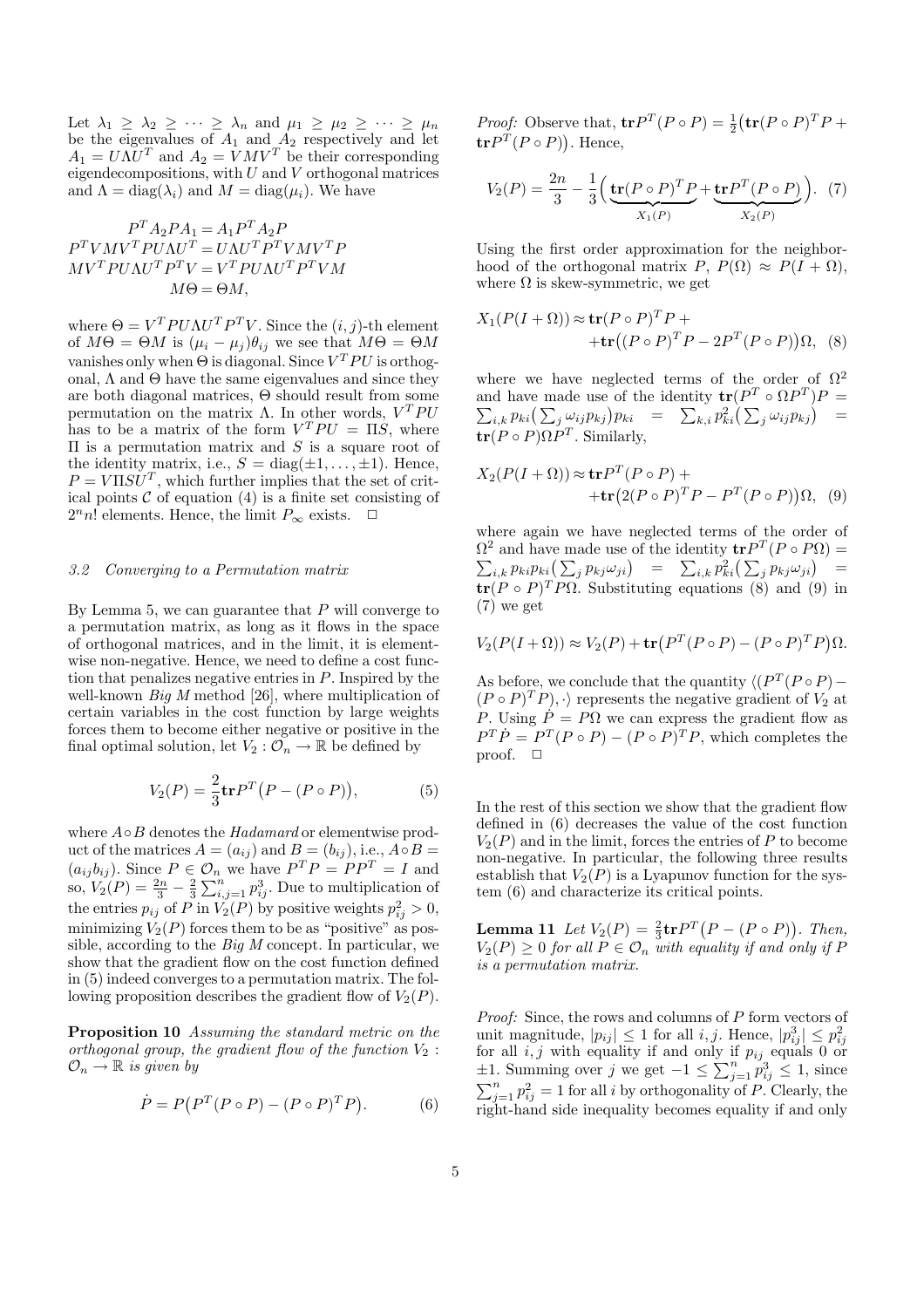if  $p_{ij} = 1$  for exactly one j and  $p_{ik} = 0$  for  $k \neq j$ . In the same way, the left-hand side inequality becomes equality if and only if  $p_{ij} = -1$  for exactly one j and  $p_{ik} = 0$  for  $k \neq j$ . Now, summing over i we get  $-n \leq \mathbf{tr} P^T (P \circ P) \leq$ n, which clearly implies that  $V_2(P) \geq 0$  for all  $P \in \mathcal{O}_n$ with equality if and only if  $\mathbf{tr} P^T(P \circ P) = n$ . Following the previous argument,  $tr P^{T}(P \circ P) = n$  is true if and only if each row of P has exactly one entry equal to 1 and the rest of the entries equal to 0. By orthogonality of  $P$ , this implies that such a P is a permutation matrix.  $\Box$ 

**Lemma 12** For any  $P(0) \in \mathcal{O}_n$ , consider the gradient flow (6) and, as before, let  $V_2(P) = \frac{2}{3} \text{tr} P^T (P - (P \circ$  $(P)$ ). Then,  $\dot{V}_2(P) \leq 0$  for all  $t \geq 0$  with equality if and only if  $P(t) = S\Pi$ , where S is a square root of the identity matrix, i.e.,  $S = diag(\pm 1, ..., \pm 1)$ , and  $\Pi$  is a permutation matrix.

*Proof:* Since  $P^T (P \circ P) - (P \circ P)^T P$  is skew-symmetric for all  $t \geq 0$ ,  $P(t)$  is orthogonal for all  $t \geq 0$ , by Lemma 7. From equation (7) we have

$$
V_2(P) = \frac{2n}{3} - \frac{1}{3} \text{tr}((P \circ P)^T P + P^T (P \circ P)).
$$

To simplify notation, let  $X_2(P) = P^T(P \circ P) - (P \circ P)$  $P)^{T}P$  with  $X_{2}^{T} = -X_{2}$ . Then,  $P = PX_{2}$  and the time derivative of  $V_2(P)$  becomes

$$
\dot{V}_2(P) = -\frac{1}{3}\mathbf{tr}\left(2(P \circ \dot{P})^T P + (P \circ P)^T \dot{P} + \dot{P}^T (P \circ P)\right) \n+2P^T (P \circ \dot{P})\n= \mathbf{tr}\left(P^T (P \circ P) - (P \circ P)^T P\right) X_2 \n= \mathbf{tr} X_2^2 = -\mathbf{tr} X_2 X_2^T = -\|X_2\|_F^2,
$$

where we have also used the identities  $tr(P^T \circ$  $(X_2P^T)P = \text{tr}(P \circ P)X_2P^T$  and  $\text{tr}P^T(P \circ PX_2) =$  $\mathbf{tr}(P \circ P)^T P X_2$ . Hence,  $\dot{V}_2(P) \leq 0$  for all  $t \geq 0$  with  $\dot{V}_2(P) = 0$  if and only if  $(P \circ P)^T P = P^T (P \circ P)$ . In the rest of this proof we will explicitly describe the orthogonal matrices P that satisfy  $(P \circ P)^T P = P^T (P \circ P)$ .

Let  $\sigma_1 \geq \cdots \geq \sigma_n \geq 0$  be the singular values of  $(P \circ P)$ and let  $(P \circ P) = U \Sigma V^T$  be its singular value decomposition, with U and V orthogonal matrices and  $\Sigma =$ diag( $\sigma_i$ ). Since,  $(P \circ P)^T P = P^T (P \circ P)$  we have that

$$
(P \circ P)^{T} (P \circ P) = (P \circ P)^{T} P P^{T} (P \circ P)
$$
  
=  $P^{T} (P \circ P) (P \circ P)^{T} P$   
=  $P^{T} U \Sigma V^{T} V \Sigma U^{T} P = P^{T} U \Sigma^{2} U^{T} P.$ 

Moreover,  $(P \circ P)^T (P \circ P) = V \Sigma U^T U \Sigma V^T = V \Sigma^2 V^T$ and hence,  $V\Sigma^2 V^T = P^T U \Sigma^2 U^T P$ , which implies that  $\Sigma^2 = V^T P^T U \Sigma^2 U^T P V$  or equivalently, that  $U^T P V =$ 

S and so,  $P = USV<sup>T</sup>$  for some square root of the identity matrix  $S$ . In other words, there exists an  $S$  such that every critical point P can be written as  $P = USV<sup>T</sup>$ . Since,  $(P \circ P) = U \Sigma V^T$  we have that

$$
(USV^T \circ USV^T) = U\Sigma V^T.
$$
 (10)

Clearly,  $\Sigma = (S \circ S) = I$  is a solution to equation (10), by Corollary 17 (see Appendix). Moreover, by uniqueness of the singular values,  $\Sigma = (S \circ S) = I$  is the unique solution to equation (10). Hence, by Corollary 17 on factoring properties of Hadamard products, the only way that U and  $\overline{V}^T$  can be factored out from the expression  $(USV^T \circ USV^T)$  is when they both are permutation matrices.<sup>3</sup> Hence, equation (10) can only be true if  $U$ and V are permutation matrices and  $\Sigma = (S \circ S) = I$ . We conclude that every critical point  $P$  has to be of the form  $P = S\Pi$ , which completes the proof.  $\Box$ 

**Lemma 13** Consider the gradient flow (6) and let  $C =$  ${P \mid \dot{V}_2(P) = 0}$  be its set of critical points. Then, the only stable critical points are the permutation matrices.

*Proof:* In order to characterize the critical points of  $\dot{P} =$  $P(P^T(P \circ P) - (P \circ P)^T P)$  we will study the linearization of the system in a neighborhood of a critical point. Using orthogonality of P we have  $\dot{P} = (P \circ P) - P(P \circ P)^T P$ , which expressed elementwise becomes

$$
\dot{p}_{ij} = p_{ij}^2 - \sum_{k=1}^n p_{ik} \sum_{m=1}^n p_{mk}^2 p_{mj}.
$$

Let  $\bar{p} = [p_{11} \ p_{12} \ \dots \ p_{(n-1)n} \ p_{nn}]^T$  be the  $n^2 \times 1$  vector resulting from stacking the columns of  $P$  in a single column vector and define

$$
f_{ij}(\bar{p}) \triangleq p_{ij}^2 - \sum_{k=1}^n p_{ik} \sum_{m=1}^n p_{mk}^2 p_{mj}.
$$

Let  $\bar{f}(\bar{p}) = [f_{11}(\bar{p}) f_{12}(\bar{p}) \dots f_{(n-1)n}(\bar{p}) f_{nn}(\bar{p})]^T$  be the  $n^2 \times 1$  vector resulting from stacking all the functions  $f_{ij}(\bar{p})$  in a single vector. Then, the linearization of the system in a neighborhood of a critical point becomes

$$
\dot{\bar{p}} = \frac{\partial \bar{f}(\bar{p})}{\partial \bar{p}} \bigg|_{\mathcal{C}} \bar{p}.
$$
\n(11)

Hence, we need to compute the partial derivative of  $f_{ij}(\bar{p})$  with respect to  $p_{st}$  and evaluate it at a critical

<sup>&</sup>lt;sup>3</sup> Note that, by Lemma 16 (see Appendix), since  $USV<sup>T</sup>$ is orthogonal, we can also have the factorization  $(USV^T \circ$  $USV<sup>T</sup>$  =  $USV<sup>T</sup>$  with  $USV<sup>T</sup>$  a permutation matrix. However, by equation (10), this would imply that  $\Sigma = S$  which contradicts the requirement that  $\Sigma \geq 0$ .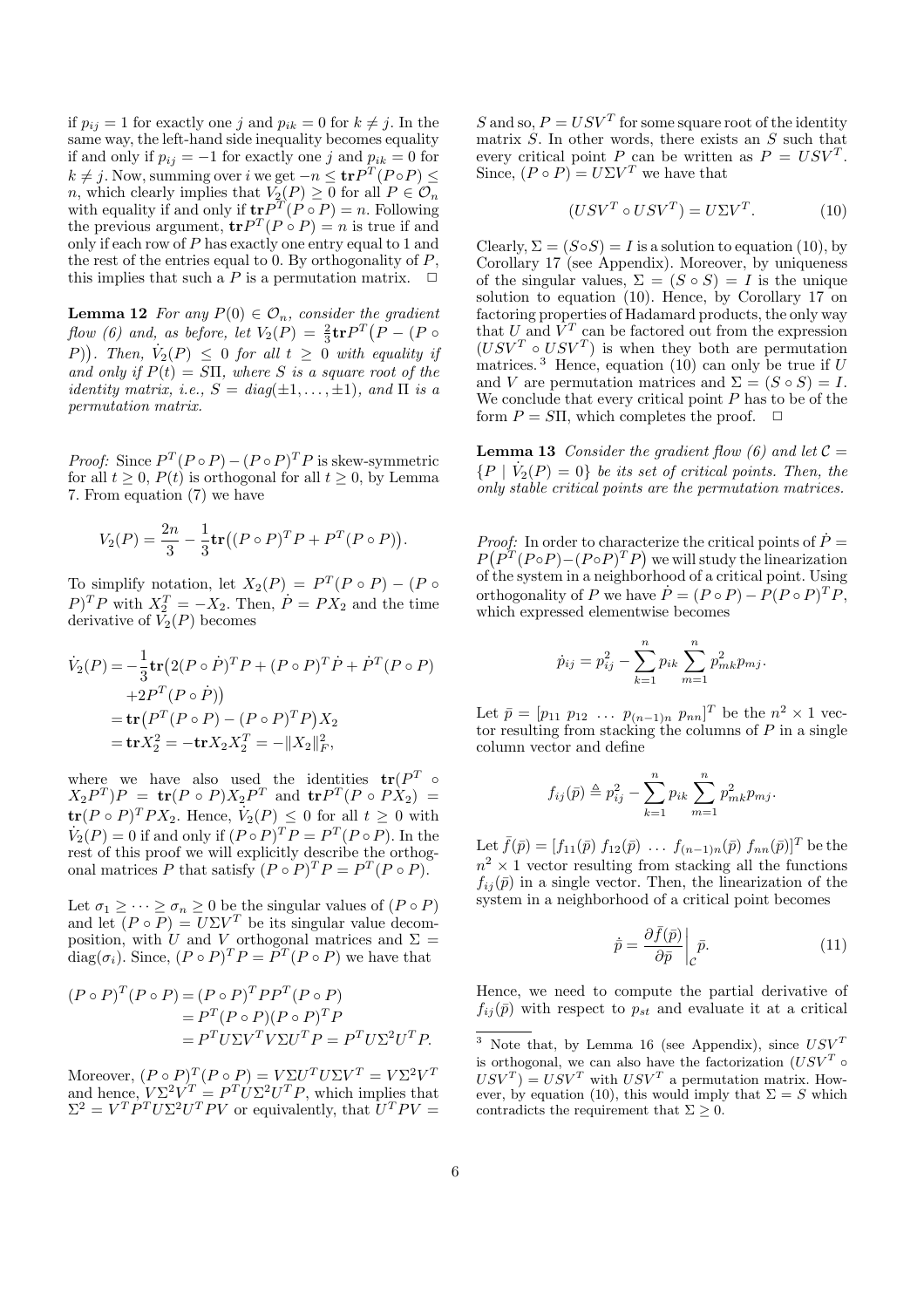point. Let

$$
\delta_{ij,st} = \begin{cases} 1 \text{ if } i=s \text{ and } j=t \\ 0 \text{ otherwise} \end{cases}
$$

denote the Kronecker Delta functions. Similarly we can define  $\delta_{i,s}$  to equal 1 only if  $i = s$  and 0 otherwise. We have

$$
\frac{\partial f_{ij}(\bar{p})}{\partial p_{st}} = \frac{\partial p_{ij}^2}{\partial p_{st}} - \sum_{k,m=1}^n \frac{\partial}{\partial p_{st}} (p_{ik} p_{mk}^2 p_{mj})
$$
  
\n
$$
= 2\delta_{ij,st} p_{ij} - \sum_{k,m=1}^n (\delta_{ik,st} p_{mk}^2 p_{mj} +
$$
  
\n
$$
+ 2\delta_{mk,st} p_{ik} p_{mk} p_{mj} + \delta_{mj,st} p_{ik} p_{mk}^2)
$$
  
\n
$$
= 2\delta_{ij,st} p_{ij} - \sum_{m=1}^n \delta_{i,s} p_{mt}^2 p_{mj} - 2p_{it} p_{st} p_{sj} -
$$
  
\n
$$
- \sum_{k=1}^n \delta_{j,t} p_{ik} p_{sk}^2.
$$

From Lemma 12, the set of critical points is  $C =$  ${P | \dot{V}_2(P) = 0} = {P | P = S\Pi},$  where  $S = diag(s_i)$ is a square root of the identity matrix and  $\Pi = (\pi_{ij})$  is a permutation matrix. Hence, at a critical point we have  $p_{ij} = s_i \pi_{ij}$  and evaluating the partial derivative  $\frac{\partial f_{ij}(\bar{p})}{\partial p_{st}}$ at that point we get

$$
\frac{\partial f_{ij}(\bar{p})}{\partial p_{st}}\Big|_{\mathcal{C}} = 2\delta_{ij,st} s_i \pi_{ij} - \sum_{m=1}^n \delta_{i,s} \delta_{j,t} (s_m \pi_{mj})^3 -
$$

$$
-2\delta_{ij,st} (s_i \pi_{ij})^3 - \sum_{k=1}^n \delta_{j,t} \delta_{i,s} (s_i \pi_{ik})^3
$$

$$
= -\delta_{ij,st} \left(s_i + \sum_{m=1}^n s_m \pi_{mj}\right).
$$

So, the linearization (11) becomes

$$
\dot{p}_{ij} = -\left(s_i + \sum_{m=1}^{n} s_m \pi_{mj}\right) p_{ij} \text{ for all } i, j. \qquad (12)
$$

Suppose that  $s_i = 1$  for all i. Then,  $\dot{p}_{ij} = -2p_{ij}$  for all  $i, j$  and hence, the system  $(12)$  is stable. Suppose now that there exists at least one index k such that  $s_k = -1$ . Then, since every row of  $\Pi$  has exactly one entry equal to 1, there exists an index l such that  $\pi_{kl} = 1$  and so  $\dot{p}_{kl} = 2p_{kl}$ , i.e., there exists at least one unstable state. Hence, the only stable critical points are the permutation matrices  $\Pi$ , which completes the proof.  $\Box$ 

We can summarize the results of Lemmas 11, 12 and 13 in the following theorem.

**Theorem 14** Consider the gradient flow  $\dot{P} = P$ Consider the gradient flow  $\dot{P} = P(P^T(P \circ$  $(P) - (P \circ P)^T P$ , defined in (6). Then  $\lim_{t \to \infty} P(t) = P_{\infty}$ exists and, for almost all initial conditions  $P(0) \in \mathcal{O}_n$ , is a permutation matrix.

#### 3.3 Superposition of the Gradient Flows

Up to this point we have defined two gradient flows on the space of orthogonal matrices that minimize their associated cost functions, while the second one also converges to a permutation matrix. It is reasonable, thus, to expect that by combining these two gradient flows we can achieve the desired objective in Problem 6. In particular, we consider two ways of combining the gradient flows. The first approach superimposes the gradient flows by adding them, whereas the second approach initially ignores the nonnegativity requirement and switches to the permutation gradient flow when the objective has been sufficiently minimized.

Theorem 15 Consider the convex combination of the qradient flows  $(4)$  and  $(6)$ 

$$
\dot{P} = (1 - k)P(P^T A_2 P A_1 - A_1 P^T A_2 P) ++ kP(P^T (P \circ P) - (P \circ P)^T P),
$$
\n(13)

where  $0 < k < 1$ . Then, for k sufficiently close to 1,  $\lim_{t\to\infty} P(t) = P_{\infty}$  exists and, for almost all initial conditions  $P(0) \in \mathcal{O}_n$ , approximates a permutation matrix that locally minimizes the cost  $V_1(P)$ .

*Proof:* To simplify notation, let  $X_1(P) = P^T A_2 P A_1$  –  $A_1 P^T A_2 P$  and  $X_2(P) = P^T (P \circ P) - (P \circ P)^T P$ , where  $X_1(P)$  and  $X_2(P)$  are skew-symmetric matrices. Then, the system dynamics (13) become

$$
\dot{P} = (1 - k)PX_1 + kPX_2 = P((1 - k)X_1 + kX_2).
$$

Let  $V: \mathcal{O}_n \to \mathbb{R}$ , such that  $V(P) = (1 - k)V_1(P) +$  $kV_2(P)$  be a Lyapunov function candidate for the system, where  $V_1(P) = \frac{1}{2} ||PA_1 - A_2P||_F^2$  and  $V_2(P) =$  $\frac{2}{3}\mathbf{tr}P^{T}(P-(P\circ P)),$  as they were defined earlier. Since,  $V_1(P) \geq 0$  and  $V_2(P) \geq 0$  for all  $P \in \mathcal{O}_n$ , we also have that  $V(P) \geq 0$  for all  $P \in \mathcal{O}_n$  and  $V(P) = 0$  if and only if the graphs  $\mathcal{G}_1$  and  $\mathcal{G}_2$  are isomorphic (in which case P is exactly a permutation matrix). The time derivative of  $V(P)$  is  $\dot{V}(P) = (1 - k)\dot{V}_1(P) + k\dot{V}_2(P)$  and, as before we can show that  $V_1(P) = -\mathbf{tr} X_1((1-k)X_1 + kX_2)^T$ and  $\dot{V}_2(P) = -\mathbf{tr}X_2((1-k)X_1 + kX_2)^T$ . Hence,

$$
\dot{V}(P) = -\mathbf{tr}((1-k)X_1 + kX_2)((1-k)X_1 + kX_2)^T
$$
  
= -||(1-k)X\_1 + kX\_2||\_F^2,

which implies that  $\dot{V}(P)$  is non-increasing and so P will converge to a local minimum,  $P_{\infty}$ . The set of critical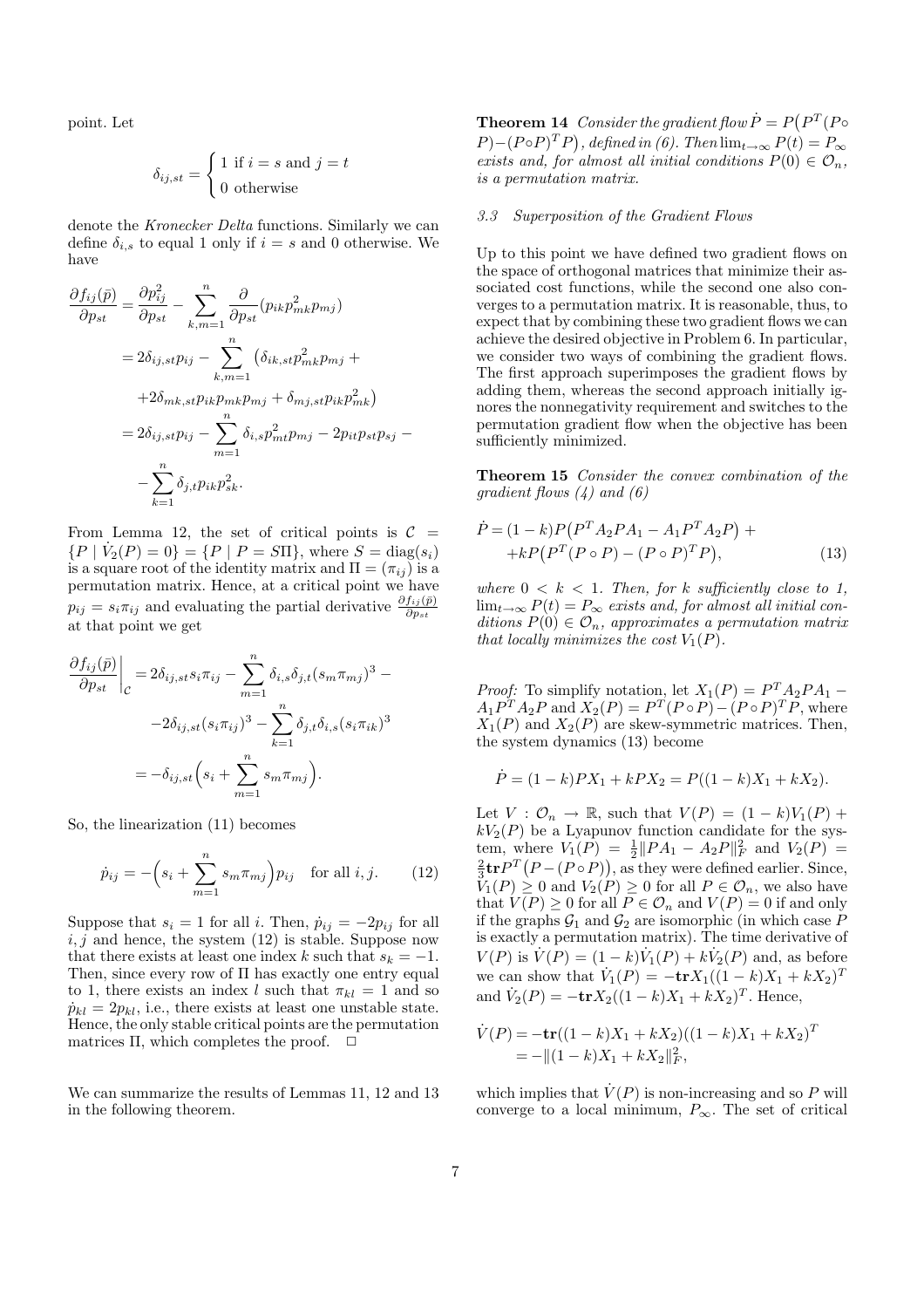

Fig. 2. Switched Scheme

points of the flow (13) is  $C = \{P \mid (1 - k)X_1(P) =$  $-kX_2(P)$ ,  $0 < k < 1$ . Clearly, if  $X_2(P_\infty) = 0$ , then  $P_{\infty} = \overline{S}\Pi$ , with  $S = \text{diag}(\pm 1, \ldots, \pm 1)$  and  $\Pi$  a permutation matrix (Lemma 12). Hence, as in Lemma 13, linearizing (13) around  $\mathcal{C}$ , we can show that for k sufficiently close to 1, the only stable critical points are permutation matrices.

Assume that we want  $P_{\infty}$  to be in an  $\epsilon$  neighborhood of a permutation matrix, for some  $\epsilon > 0$ , i.e., we want  $P_{\infty}$ to satisfy a condition of the form  $||X_2(P_\infty)||_2 < \epsilon$ . Since,  $P_{\infty} \in \mathcal{C}$  the equation  $(1 - k)X_1(P_{\infty}) = -kX_2(P_{\infty})$  implies that  $(1 - k) \|X_1(P_\infty)\|_2 = k \|X_2(P_\infty)\|_2$ . Hence,  $||X_2(P_\infty)||_2 < \epsilon$  if and only if  $\frac{(1-k)}{k} ||X_1(P_\infty)||_2 < \epsilon$ . So, by choosing,  $k > \frac{\frac{1}{\epsilon} \max_{P \in \mathcal{O}_n} ||X_1(P)||_2}{1 + \frac{1}{\epsilon} \max_{P \in \mathcal{O}_n} ||X_1(P)||_2}$  we can guarantee that  $P_{\infty}$  will be as close as we want to a permutation matrix. Clearly, the closer k is to 1, the smaller  $\epsilon$ can be. Note at this point that  $\max_{P \in \mathcal{O}_n} ||X_1(P)||_2$  is bounded since  $||X_1(P)||_2$  is a continuous function of P on the compact space of orthogonal matrices  $\mathcal{O}_n$ . Hence, k is well defined.  $\Box$ 

It is clear from Theorem 15 that if we want  $P$  to converge exactly to a permutation matrix, we should choose  $k \to 1$ . In this way, however, we lose track of the other objective which is to find the permutation matrix that minimizes the distance between the weighted graphs  $\mathcal{G}_1$ and  $\mathcal{G}_2$ . Hence, there is a tradeoff between how close the final solution is to a permutation matrix and how well it serves as a minimizer of the objective function (3). Intuitively, the closer  $P$  is to the optimal permutation matrix, the less  $k$  affects the performance of the algorithm, since in this case, it only affects the speed of convergence to that permutation matrix. In other words, initialization of the problem is important. In order to take advantage of this fact, we can think of the following switched scheme for our problem (Figure 2).

The idea is to first apply the gradient flow (4) to minimize the objective function  $V_1$ , and use its solution  $P^*$ as a "good" initial condition for the gradient flow (6) in order to converge to a permutation matrix Π. In the following section we implement our dynamical systems approach to various non-trivial weighted graph matching problems.

## 4 Simulation Results

In the previous sections we developed two provably correct gradient flows on the space of orthogonal matrices and discussed how they can be combined to solve the weighted graph matching problem. In this section we discuss some heuristics and show that our algorithm gives very good results in practice.

Note first, that the space of orthogonal matrices  $\mathcal{O}_n$  consists of two connected components, one with elements having determinant 1 and one with elements having determinant −1. Since, the gradient flow we defined on  $\mathcal{O}_n$  remains, for all time, in the connected component in which it was initialized, we need to sample both connected components, at least once each, and take the best solution. Moreover, since initialization of the problem is important, we choose to employ the hybrid scheme we discussed earlier, where we first apply dynamical system (4) to minimize the objective function  $V_1$  and get a "good" solution  $P^*$  (that is orthogonal but not a permutation matrix), which we then use as a "good" initial condition for the combined dynamical system (with k sufficiently close to 1) in order to converge to a permutation matrix Π.

We implemented our algorithm using random weighted adjacency matrices  $A_1$  and  $A_2$ , and initializing the first phase of our hybrid scheme with random orthogonal matrices (we sampled both connected components of  $\mathcal{O}_n$ ). Bellow we present an instance of the final permutation matrix  $\Pi$  that our algorithm gave in the case of a  $10 \times 10$ graph matching problem with weighted adjacency matrices randomly generated from the uniform distribution.

| $\Pi_{4:10,3:6} =$ |                                      |                            | $0.0022$ $0.0031$ $1.0000$ $-0.0020$ |
|--------------------|--------------------------------------|----------------------------|--------------------------------------|
|                    | $-0.0004$                            | $0.0001$ $0.0019$ $1.0000$ |                                      |
|                    | $-0.0002$ 0.0005 $-0.0013$ $-0.0030$ |                            |                                      |
|                    | 0.0005                               | $0.0031 - 0.0027 - 0.0024$ |                                      |
|                    | $-0.0001$                            | $0.0024 - 0.0011 - 0.0015$ |                                      |
|                    | 0.0012                               | $1.0000 - 0.0031 - 0.0001$ |                                      |
|                    |                                      | $1.0000 - 0.0012 - 0.0022$ | 0.0004                               |

The following table shows how the objective function  $V_1(P) = \frac{1}{2} \|\tilde{P}A_1 - A_2P\|_F^2$  varies after each one of the two phases of the proposed hybrid scheme, i.e., for  $P =$  $P^*$  and  $P = \Pi$ , applied to an instance of the previous problem.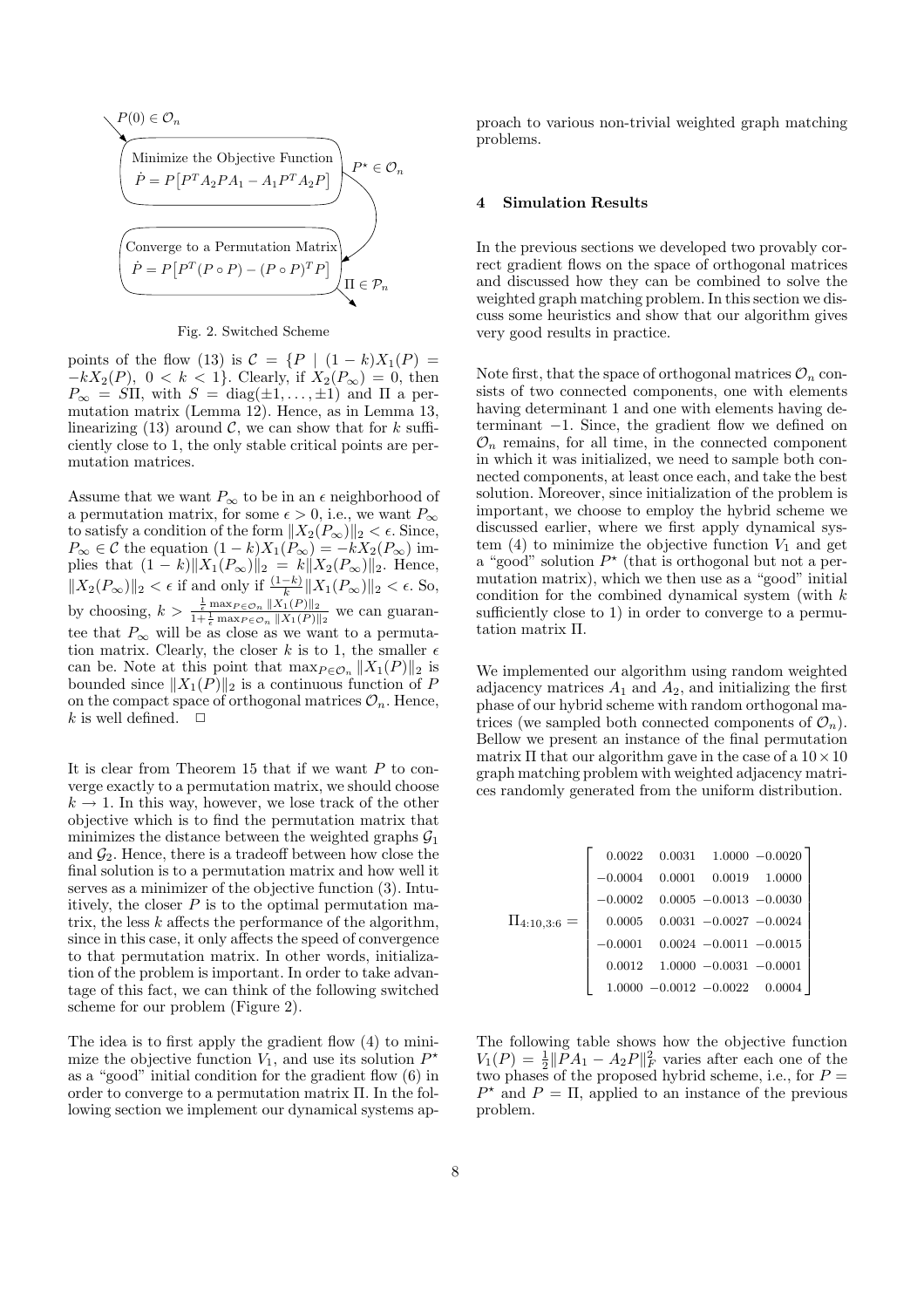|            | Initialization | Phase I   Phase II |        |
|------------|----------------|--------------------|--------|
| $det = -1$ | 34.8605        | 0.1527             | 5.9719 |
| $det = 1$  | 36.5412        | 0.1527             | 5.9672 |

Observe that the final solution results in an objective value approximately six times smaller than the initial one. This considerable decrease in the objective function gives rise to the question of how close the final solution is to the optimal one. Since, we do not have any global results, but only guarantees that the algorithm will converge to a local minimum, we compared the best solution, i.e., the solution  $\Pi$  such that  $V_1(\Pi) = 5.9672$ , with a sample of  $10^6$  randomly generated  $10 \times 10$  permutation matrices P (there are  $10! = 3,628,800$  such permutation matrices in total). We observed that  $V_1(\Pi) \leq V_1(P)$ for approximately  $96\%$  of the samples P. Hence, roughly speaking, we may conclude that our algorithm does indeed provide a very good solution to the weighted graph matching problem.

Finally, we implemented our method for problems of size  $50 \times 50$ . In the following table we present the value of the objective function  $V_1(P) = \frac{1}{2} ||\overline{P}A_1 - A_2 P||_F^2$  at the end of the two phases of the algorithm.

|            | Initialization | $\perp$ Phase I | Phase II |
|------------|----------------|-----------------|----------|
| $det = -1$ | 800.6253       | 0.3473          | 162.0595 |
| $det = 1$  | 807.1942       | 0.3416          | 169.3697 |

Again we notice a significant decrease in the value of the objective function. More important, however, is the running time of the algorithm, which makes us believe that it could be a promising idea for further research. In particular, on an Intel Centrino 2GHz with 1Gb memory laptop, using Matlab 6 and low level programming (Runge-Kutta 4 with constant step size), it took on average 30 mins for the first phase to converge and 3 mins for the second phase. It is worth noting that on the same laptop and using SeDuMi, we failed to solve semidefinite programming relaxations (of the non-convex orthogonality constraint) of the same size.

#### 5 Conclusions

In this paper, we considered the problem of finding the optimal relabelling of the vertices of a graph so that its distance from some reference graph is minimized in the Frobenious norm sense. We relaxed the combinatorial nature of the problem by using an equivalent representation for the set of permutation matrices as the intersection of the space of orthogonal matrices with the set of elementwise non-negative matrices. This representation gave rise to defining two gradient flows on the space of orthogonal matrices, such that one minimizes the distance of the two graphs and the second converges

to a permutation matrix. We discussed superimposing the two gradient flows for the weighted graph matching problem, as well as initialization issues that lead to a hybrid scheme consisting of sequentially combining the two flows. Our algorithm is provably correct and the simulations illustrate our theoretical results, as well as the high performance achieved when combined with the proposed heuristics.

### References

- [1] Umeyama, S. (1988). An eigendecomposition approach to weighted graph matching problems. IEEE Transactions on Pattern Analysis and Machine Intelligence, 10(5), 695-703.
- [2] Rangarajan, A., & Mjolsness, E. (1996). A lagrangian relaxation network for graph matching. IEEE Transactions on Neural Networks, 7(6), 1365-1381.
- [3] Gold, S., & Rangarajan, A. (1996). A graduated assignment algorithm for graph matching. IEEE Transactions on Pattern Analysis and Machine Intelligence, 18(4), 377-388.
- [4] Mesbahi, M. (2005). On state-dependent dynamic graphs and their controllability properties. IEEE Transactions on Automatic Control, 50(3), 387-392.
- [5] Zavlanos, M. M., & Pappas, G. J. (2007). Potential fields for maintaining connectivity of mobile networks. IEEE Transactions on Robotics, 23(4), 812-816.
- [6] Tanner, H. G., Jadbabaie, A., & Pappas, G. J. (2007). Flocking in fixed and switching networks. IEEE Transactions on Automatic Control, 52(5), 863-868.
- [7] Cortes, J., Martinez, S., & Bullo, F. (2006). Robust rendezvous for mobile autonomous agents via proximity graphs in arbitrary dimensions. IEEE Transactions on Automatic Control, 51(8), 1289-1298.
- [8] Jadbabaie, A., Lin, J., & Morse, A. S. (2003). Coordination of groups of mobile autonomous agents using nearest neighbor rules. IEEE Transactions on Automatic Control, 48(6), 988- 1001.
- [9] Olfati-Saber, R., & Murray, R. M. (2003). Agreement problems in networks with directed graphs and switching topology. Proceedings of the 42nd IEEE conference on decision and control, Maui, Hawaii (pp. 4126-4132).
- [10] Muhammad, A., & Egerstedt, M. (2005). Connectivity graphs as models of local interactions. Journal of Applied Mathematics and Computation, 168(1), 243-269.
- [11] Zavlanos, M. M., & Pappas, G. J. (2008). Dynamic assignment in distributed motion planning with local coordination. IEEE Transactions on Robotics, 24(1), 232-242.
- [12] Zavlanos, M. M., & Pappas, G. J. (2007). Distributed formation control with permutation symmetries. Proceedings of the 46th IEEE conference on decision and control, New Orleans, LA (pp. 2894-2899).
- [13] Smith, S. L., & Bullo, F. (2006). Target assignment for robotic networks: asymptotic performance under limited communication. Proceedings of the american control conference, New York, NY (pp. 1155-1160).
- [14] Faye, A., & Roupin, F. (2005). A cutting planes algorithm based upon a semidefinite relaxation for the quadratic assignment pProblem. Lecture Notes in Computer Science, 3669, 850-861.